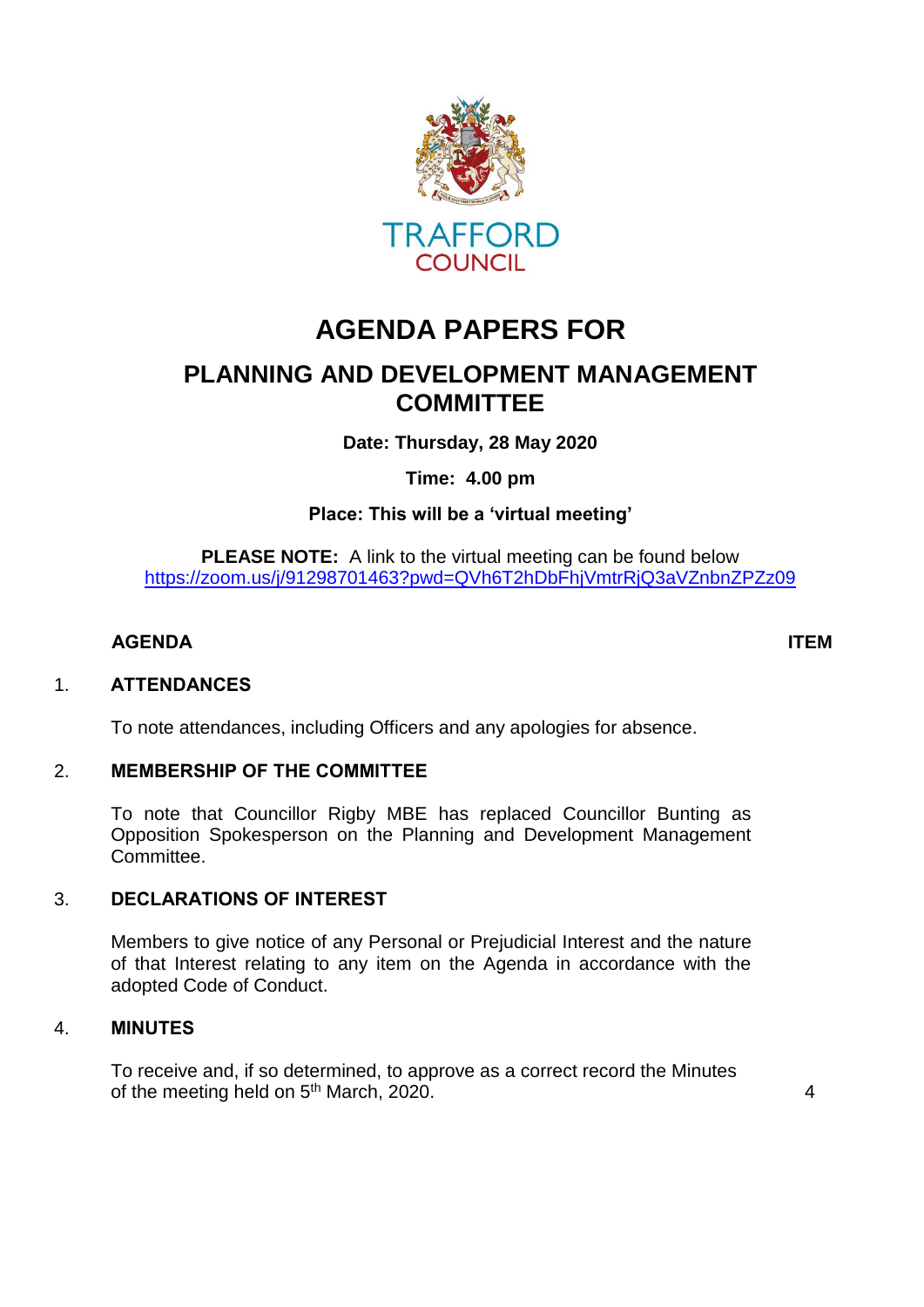# 5. **QUESTIONS FROM MEMBERS OF THE PUBLIC**

A maximum of 15 minutes will be allocated to public questions submitted in writing to Democratic Services (democratic.services@trafford.gov.uk) by 12.30pm, two working days prior to the meeting. Questions must be within the remit of the Committee or be relevant to items appearing on the agenda and will be submitted in the order in which they were received.

# 6. **ADDITIONAL INFORMATION REPORT**

To consider a report of the Head of Planning and Development, to be tabled at the meeting.

## 7. **APPLICATIONS FOR PERMISSION TO DEVELOP ETC**

To consider the attached reports of the Head of Planning and Development, for the following applications.

| Application | Site Address/Location of Development                                            |
|-------------|---------------------------------------------------------------------------------|
| 96290       | Land to the East of Great Heys, 74 Bankhall Lane,<br>Hale Barns, WA15 OWL       |
| 98898       | <b>Urmston Cricket and Lawn Tennis Club, Moorside</b><br>Road, Urmston, M41 5UU |
| 99227       | 31 Queens Road, Sale, M33 6GA                                                   |
| 99730       | 28 Thorold Grove, Sale, M33 2FN                                                 |
| 100053      | 40 Ambleside Road, Flixton, M41 6PH                                             |
| 100256      | 8 Dulwich Close, Sale, M33 4ZP                                                  |

#### 8. **URGENT BUSINESS (IF ANY)**

Any other item or items which by reason of special circumstances (to be specified) the Chair of the meeting is of the opinion should be considered at this meeting as a matter of urgency.

**SARA TODD** Chief Executive

## Membership of the Committee

Councillors L. Walsh (Chair), A.J. Williams (Vice-Chair), Dr. K. Barclay, T. Carey, M. Cordingley, B. Hartley, D. Jerrome, M. Minnis, D. Morgan, K. Procter, B. Rigby, E.W. Stennett and B.G. Winstanley.

7